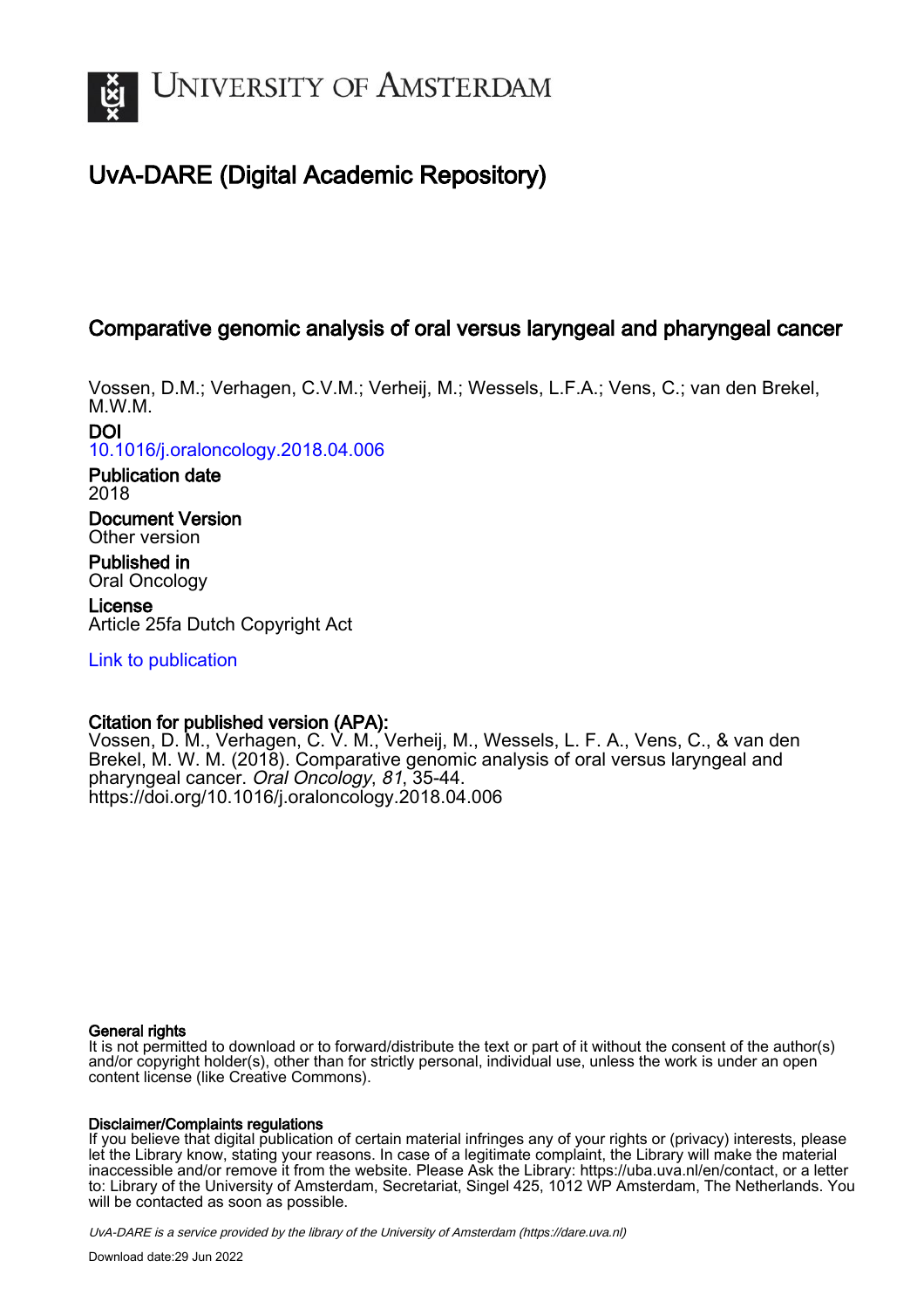## **Supplementary Methods**

## **Sequencing and bioinformatics protocol of NKI dataset**

Genomic DNA was isolated with the AllPrep DNA Mini Kit (Qiagen). Paired-end libraries were prepared and subsequently target enriched with the TruSeq DNA library preparation kit (Illumina) and a SureSelect custom-based bait library (Agilent) targeting 556 genes (Supplementary Table 1). HPV gene baits were included in order to determine the HPV status of tumor samples. The enriched libraries were sequenced on the Illumina Hiseq 2000 using a 2x75bp paired-end protocol. The reads were aligned to the NCBI build 37 (hg19) human reference genome using the Burrows-Wheeler Aligner backtrack algorithm [1]. Potential PCR duplicates were removed with Picard Tools [\(http://picard.sourceforge.net\)](http://picard.sourceforge.net./). The average read coverage was 352.

We called single nucleotide variants and indels with VarScan 2.3.9 [2] in conjunction with Samtools mpileup 0.1.19 [3]. We annotated these variants with Annovar version date 11-05- 2016 [4]. The bash script that was used to call and annotate the variants is available at [https://github.com/dvossen/OSCC-versus-LPSCC.](https://github.com/dvossen/OSCC-versus-LPSCC) Variants were classified as germline variants or SPMs using public SNP databases because a matched normal sample was unavailable for most tumor samples. Variants were classified as SPMs if they (1) were absent from the 1000 Genomes Project [5], Exome Sequencing Project (Exome Variant Server, NHLBI GO Exome Sequencing Project (ESP), Seattle, WA (URL: [http://evs.gs.washington.edu/EVS/\)](http://evs.gs.washington.edu/EVS/) (Accessed 22 December 2014)) and Exome Aggregation Consortium [6] databases, or (2) occurred in more than 20 samples of the Catalogue Of Somatic Mutations In Cancer (COSMIC), using an R script available at [https://github.com/dvossen/OSCC-versus-LPSCC.](https://github.com/dvossen/OSCC-versus-LPSCC) All analyses were based on these SPMs; listed in Supplementary Table 2.

Copy number and ploidy were estimated from DNA sequencing data with PureCN [7], following the protocol in its manual. We used thresholds recommended by PureCN for calling homozygous deletions (copy number ≤ 0.5) and focal amplifications (copy number ≥ 7).

## **Mutational signatures**

Different mutational processes (e.g. DNA repair defects or tobacco exposure) cause different patterns of somatic point mutations (SPMs) throughout the genome. Such characteristic patterns are often referred to as 'mutational signatures' and COSMIC currently lists 30 curated mutational signatures [\(http://cancer.sanger.ac.uk/cosmic/signatures,](http://cancer.sanger.ac.uk/cosmic/signatures) 18 Dec 2017). We used the R package deconstructSigs [8] to determine which of these mutational signatures contributed to the SPMs found in each sample. A signature was classified as contributing to a tumor sample's SPMs when its weight was at least 0.06, following deconstructSigs' recommendations [8]. Following these, we only included samples with at least 50 SPMs in this analysis and ran deconstructSigs with default normalization.

We then focused on signatures that made a contribution to at least 25% of OSCC or L/P-SCC samples (signatures 1, 2, 3, 4, 6, 7, 13, 15, 24). For each signature, we compared the